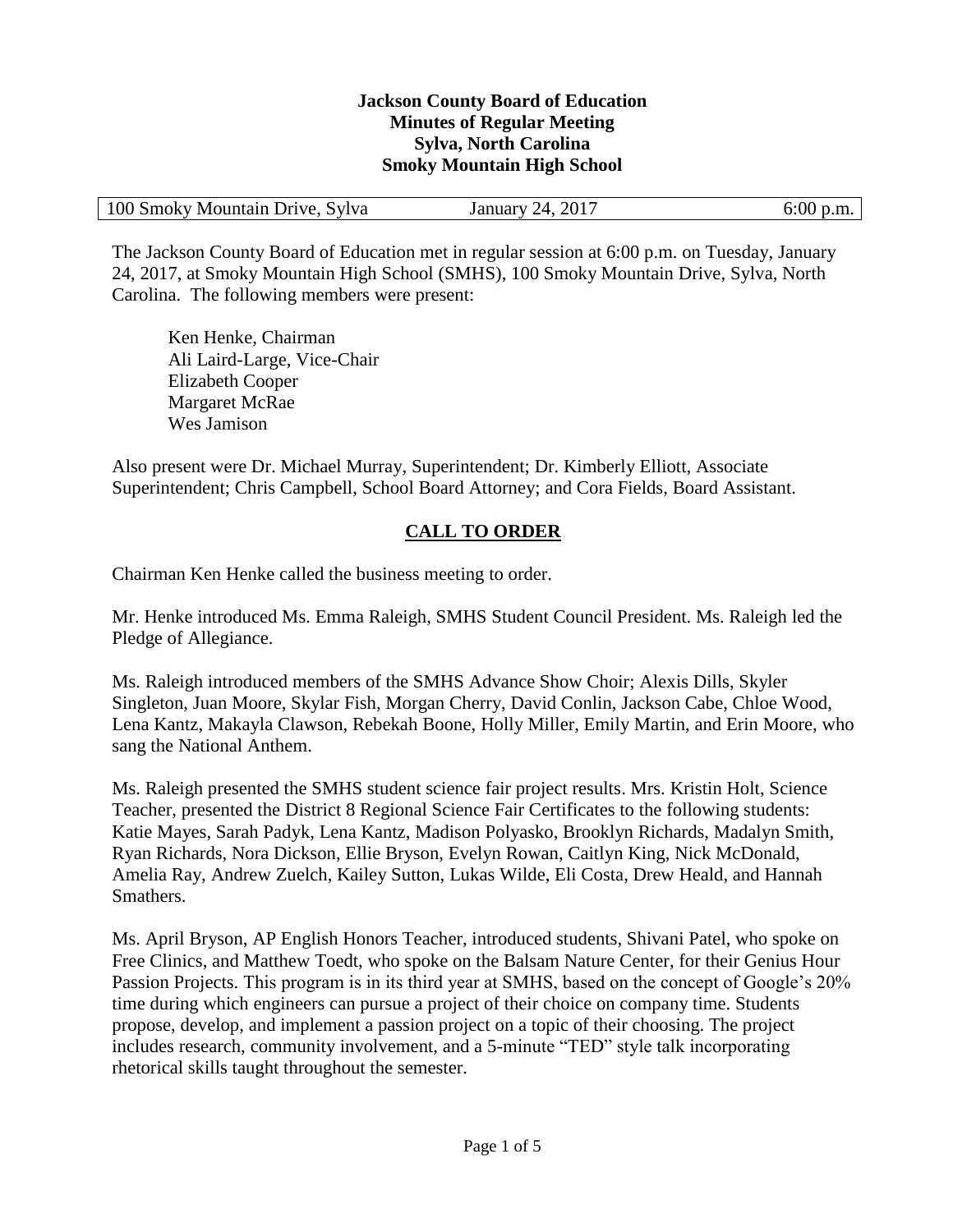Ms. Amanda Clapp, Science Olympiad Coach, introduced student Tyler Milkey, who provided a demonstration of his project vehicle. The Science Olympiad teams have been very successful in the past year and a half. Science Olympiad is an extracurricular science club that competes against other high schools in the state and the country. Ms. Clapp also provided the board with a code to solve.

Mr. Henke thanked Smoky Mountain High School for hosting the Board of Education meeting and thanked Ms. Melissa Haigler and her Foods and Nutrition class for the excellent meal they prepared for the school board prior to the meeting.

#### **APPROVAL OF AGENDA**

*Upon a motion by Mrs. Ali Laird-Large and seconded by Mrs. Margaret McRae, the board voted unanimously to approve the Agenda.*

#### **SPECIAL RECOGNITION**

Dr. Murray presented a Certificate of Appreciation to Mr. Mark Hooper, Transportation Director, and Mrs. Stephanie Stevens, Administrative Assistant, for Exceeding Standards in the TIMS Data Audit. Dr. Murray also presented a Certificate of Appreciation to Mrs. Laura Cabe, School Nutrition Director, for "No findings requiring corrective action" on the Technical Assistance Report.

#### **OPEN SESSION FOR PUBLIC COMMENTS**

None.

### **CONSENT ACTION AGENDA**

**Action:** *Upon a motion by Mrs. Ali Laird-Large and seconded by Mrs. Elizabeth Cooper, the board unanimously approved the consent action agenda:*

A. Open Session Minutes of Regular Meeting of December 24, 2016.

### **INFORMATION AGENDA**

A. **Agenda Item**: Superintendent's Report **Presenter:** Dr. Michael Murray, Superintendent

Dr. Murray reported on the following:

- 1. SMHS Wrestling Program's accomplishments this school year.
- 2. One-to-One computer roll-out for students in grades 9 through 12 enrolled at SMHS, Blue Ridge Early College and Jackson County Early College. He thanked the Jackson County Commissioners for their continued support and the JCPS Technology Department for their hard work.
- B. **Agenda Item:**Catamount School **Presenter:** Dr. Michael Murray and Dr. Dale Carpenter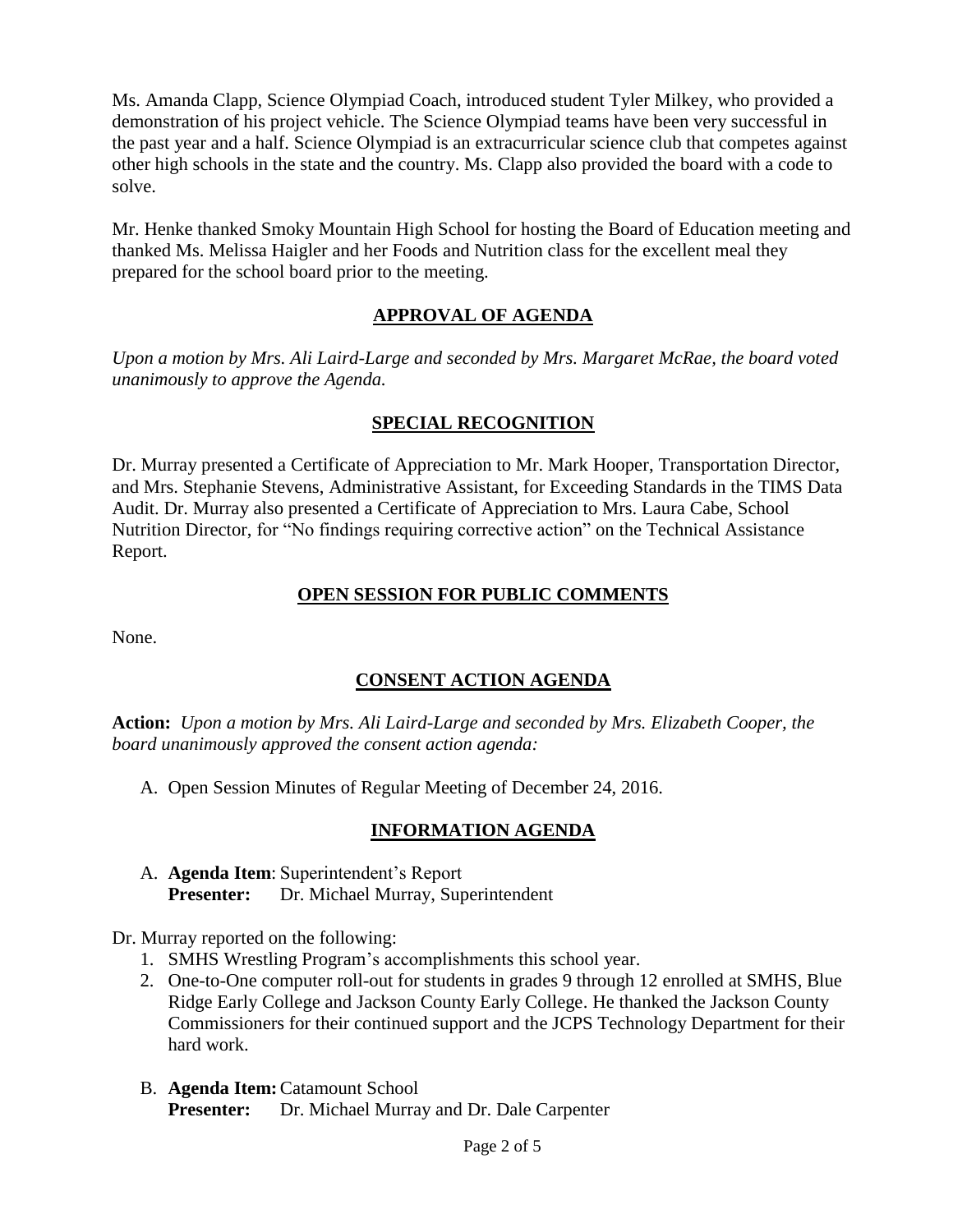Dr. Murray introduced Dr. Dale Carpenter, Dean and Professor, College of Education and Allied Professions, Western Carolina University. Dr. Carpenter informed the board about the recent legislation and criteria mandating the establishment of lab schools within the University of North Carolina system. WCU selected Jackson County Public Schools as its partner in this endeavor because of the school system's close proximity to the university and a long and positive history of collaboration. A Memorandum of Understanding will be developed.

C. **Agenda Item**: Unaudited Financial Summary **Presenter:** Gwen Edwards, Finance Officer

Ms. Edwards presented the Unaudited Financial Summary as of January 24, 2017.

## **ACTION AGENDA**

A. **Agenda Item:**Budget Amendments **Presenter:** Gwen Edwards, Finance Officer

Ms. Edwards asked for approval of budget amendments and transfers for the State Public School Fund, Local Current Expense Fund, Federal Grants Fund, Capital Outlay Fund, and Other Specific Revenue Fund.

**Action**: *Upon a motion by Mrs. Ali Laird-Large and seconded by Mr. Wes Jamison, the board voted unanimously to approve the budget amendments and transfers to the State Public School Fund, Local Current Expense Fund, Federal Grant Fund, Capital Outlay Fund, and Other Specific Revenue Fund.*

B. **Agenda Item:**Indian Policies and Procedures **Presenter:** Mrs. Angela Dills, Secondary Curriculum Director

Mrs. Dills informed the board about the Indian Policies and Procedures updates for 2017 and asked for board approval.

**Action**: *Upon a motion by Mrs. Ali Laird-Large and seconded by Mrs. Margaret McRae the board voted unanimously to approve the Indian Policies and Procedures updates for 2017.*

- C. **Agenda Item:** Policy Updates **Presenter:** Dr. Michael Murray, Superintendent Policy Updates:
	- 1. Graduation Requirements (3460)
	- 2. Focus on Students (4000)
	- 3. Concussion and Head Injury (4270/6145)

Dr. Murray presented the proposed changes to above listed policy updates and asked for board approval.

**Action**: *Upon a motion by Mrs. Ali Laird-Large and seconded by Mrs. Elizabeth Cooper, the board voted unanimously to approve the policy updates as listed above.*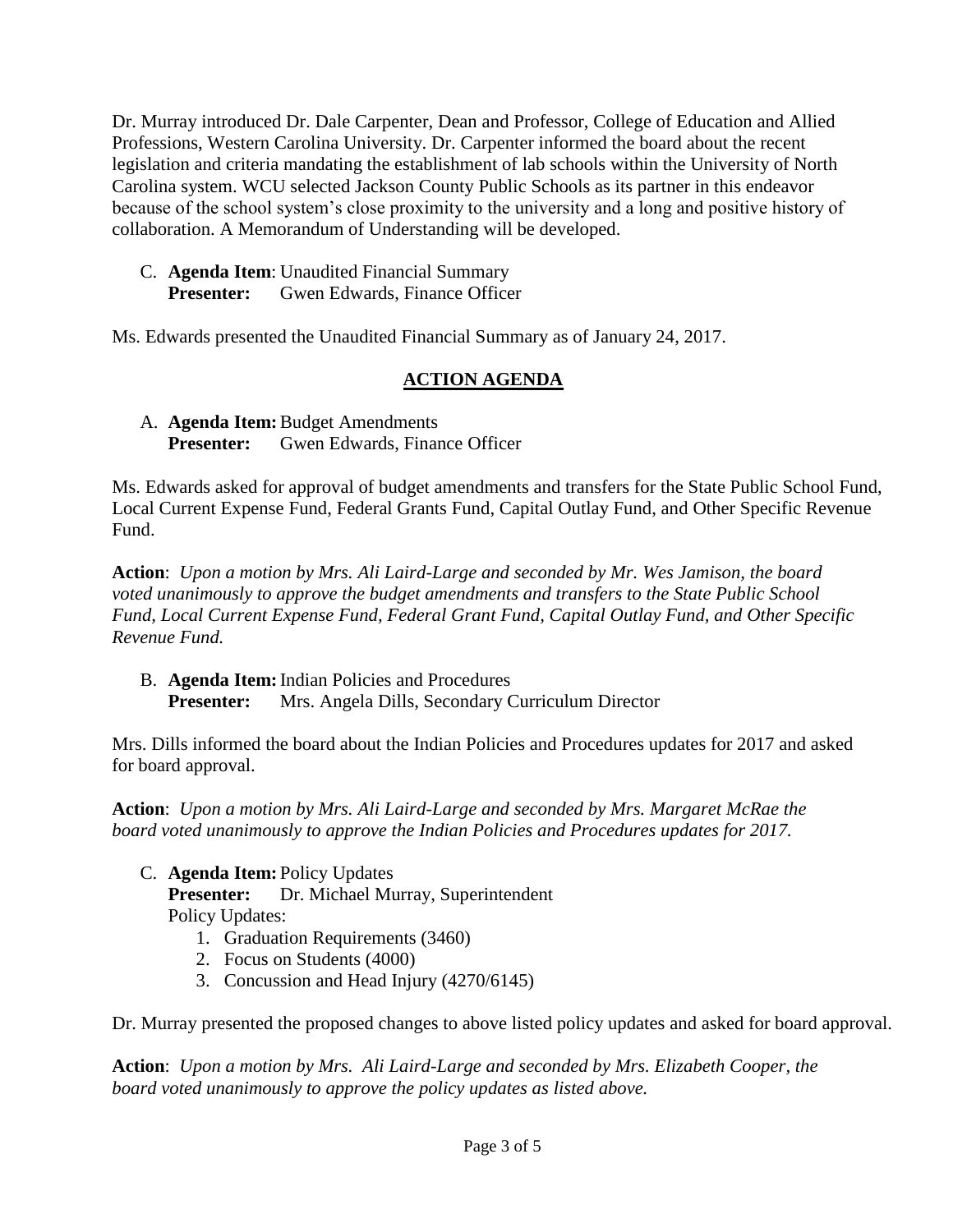#### D. **Agenda Item**: Field Trips

**Presenter:** Dr. Michael Murray, Superintendent

- 1. Balsam Lake Lodge Cullowhee Valley Elementary School, Grades 1-7, Balsam, NC, May 25-26, 2017, TT 3247.
- 2. Camp Greenville Cullowhee Valley Elementary School, Grade 7, Travelers Rest, SC, April 19-21, 2017, TT 3282.
- 3. Charleston Cullowhee Valley Elementary School, Grade 8, Charleston, SC, April 26- 28, 2017, TT 3276.
- 4. Charlotte Motor Speedway Cullowhee Valley Elementary School, Grade 5, Charlotte, NC, Feb. 21, 2017, TT 3230.
- 5. Dollywood Smokey Mountain Elementary School, Grade 7, Sevierville, TN, March 31, 2017, TT 3237.
- 6. NC State University, Science Olympiad Smoky Mountain High School, Grades 9-12, Raleigh, NC, April 21 to 23, 2017, TT 3234.
- 7. NC State University, Science Olympiad Fairview Elementary School, Grades 6-8, Raleigh, NC, April 21-23, 2017, TT 3050.
- 8. Science Olympiad Southeast Raleigh High School Smoky Mountain High School, Grades 9-12, Raleigh, NC, Feb. 3-5, 2017, TT 3233.
- 9. U.S. Space Camp and Chattanooga Aquarium Blue Ridge School, Grade 6, Huntsville, AL, April 4-7, 2017, TT 3258.

Dr. Murray reviewed the above listed field trip requests and asked for board approval.

**Action**: *Upon a motion by Mrs. Ali Laird-Large and seconded by Mrs. Elizabeth Cooper, the board voted unanimously to approve the above listed field trips.*

### **CLOSED SESSION**

*The board unanimously approved a motion by Mrs. Ali Laird-Large and seconded by Mr. Wes Jamison, to enter into closed session pursuant to G.S. 143.318.11 for the following purposes: under subsection; (a) (1) to prevent the disclosure of privileged or confidential personnel information pursuant to G.S. 115C-319-32 and (a) (3) to discuss matters protected by attorneyclient privilege.* 

*Upon a motion by Mrs. Ali Laird-Large and seconded by Mr. Wes Jamison, the board voted unanimously to return to open session.*

# **OPEN SESSION**

# **PERSONNEL ACTION AGENDA**

**Action:** *Upon a motion made by Mrs. Ali Laird-Large and seconded by Mrs. Margaret McRae, the board voted unanimously to approve the personnel agenda as recommended by Dr. Murray. The board unanimously approved the following recommendations:*

### **Employee Recommendations:**

- 1. Akins, Caitlyn School Nutrition Assistant, Smoky Mountain High School
- 2. Brookshire, Christopher Substitute Bus Driver, Smoky Mountain High School